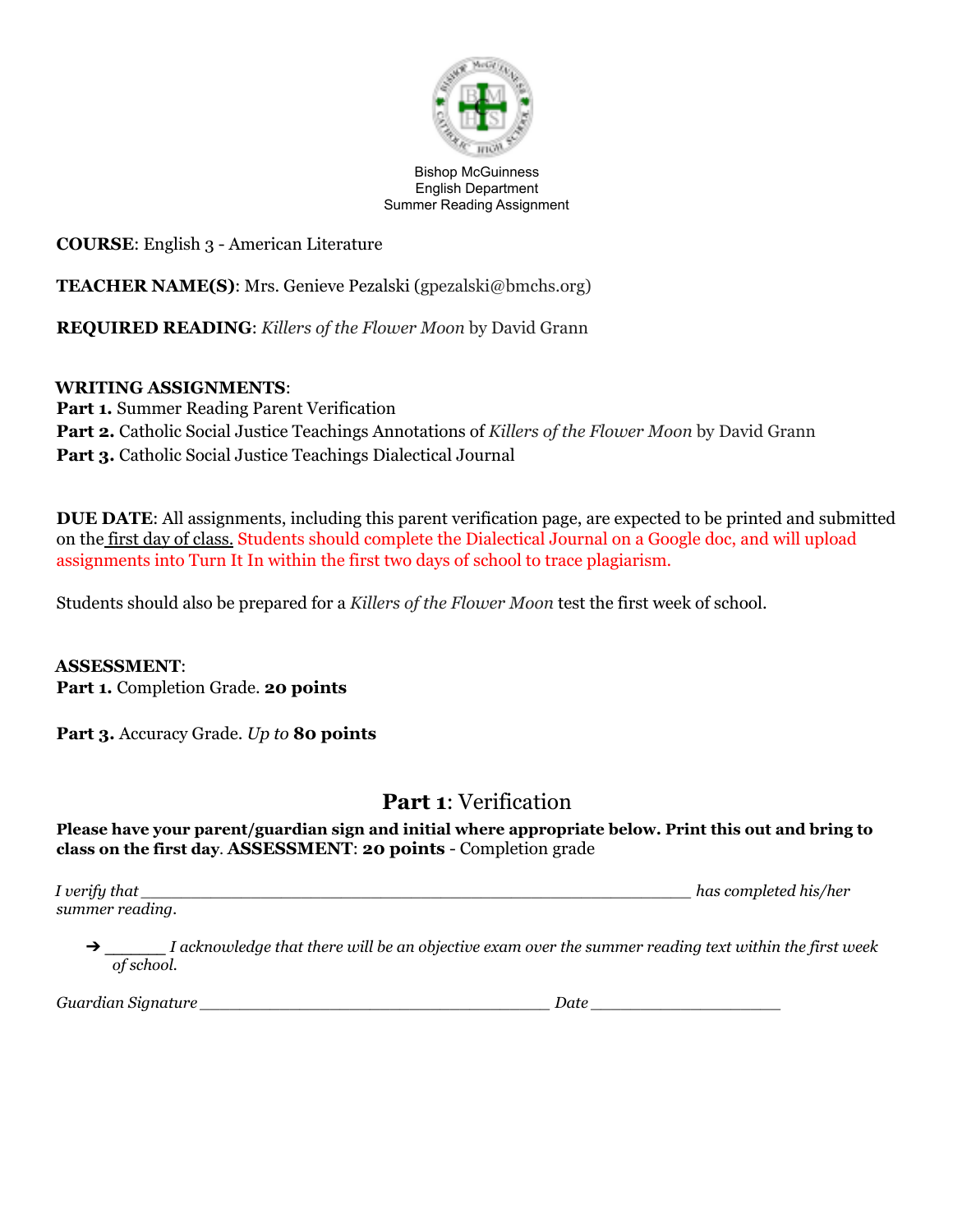# **INSTRUCTIONS AND ASSESSMENTS Part 2**: Catholic Social Justice Teachings Annotations

**DIRECTIONS**: To help you build time management skills and to prevent procrastination, a reading timeline has been provided below. Follow the weekly breakdown and read the text over multiple weeks. **Do NOT wait until the week or weekend before school starts to begin the summer assignment**.

As you read, take note of textual evidence that connects to the each of the seven Catholic Social Justice Teachings:

- **Life and Dignity of the Human Person:** The Catholic Church proclaims that human life is sacred and that the dignity of the human person is the foundation of a moral vision for society. THis belief is the foundation of all the principles of our social teaching. In our society, human life is under direct attack from abortion and euthanasia. The value of human life is being threatened by cloning, embryonic stem cell research, and the use of the death penalty. The intentional targeting of civilians in war or terrorist attacks is always wrong. Catholic teaching also calls on us to work to avoid war. Nations must protect the right to life by finding increasingly effective ways to prevent conflicts and resolve them by peaceful means. We believe that every person is precious, that people are more important than things, and that the measure of every institution is whether it threatens or enhances the life and dignity of the human person.
	- **Call to Family, Community, and Participation:** The person is not only sacred but also social. How we organize our society -- in economics and politics, in law and policy -- directly affects human dignity and the capacity of individuals to grow in community. Marriage and the family are the central social institutions that must be supported and strengthened, not undermined. We believe people have a right and a duty to participate in society, seeking together the common good and well-being of all, especially the poor and vulnerable.
- **Rights and Responsibilities:** The Catholic tradition teaches that human dignity can be protected and a healthy community can be achieved only if human rights are protected and responsibilities are met. Therefore, every person has a fundamental right to life and a right to those things required for human decency. Corresponding to these rights are duties and responsibilities--to one another, to our families, and to the larger society.
- **Option for the Poor and Vulnerable:** A basic moral test is how our most vulnerable members are faring. In a society marred by deepening divisions between rich and poor, our tradition recalls the story of the Last Judgment (Mt 25:31-46) and instructs us to put the needs of the poor and vulnerable first.
- **The Dignity of Work and the Rights of Workers:** The economy must serve people, not the other way around. Work is more than a way to make a living; it is a form of continuing participation in God's creation. If the dignity of work is to be protected, then the basic rights of workers must be respected--the right to productive work, to decent and fair wages, to the organization and joining of unions, to private property, and to economic initiative.

● **Solidarity:** We are one human family whatever our national, racial, ethnic, economic, and ideological differences. We are our brothers and sisters keepers, wherever they may be. Loving our neighbor has global dimensions in a shrinking world. At the core of the virtue of solidarity is the pursuit of justice and peace. Pope Paul VI taught that if you want peace, work for justice.1 The Gospel calls us to be peacemakers. Our love for all our sisters and brothers demands that we promote peace in a world surrounded by violence and conflict.

● **Care for God's Creation:** We show our respect for the Creator by our stewardship of creation. Care for the earth is not just an Earth Day slogan, it is a requirement of our faith. We are called to protect people and the planet, living our faith in relationship with all of God's creation. This environmental challenge has fundamental moral and ethical dimensions that cannot be ignored.

If you **own your own copy** of the text: highlight evidence and identify to which CSJT the evidence connects.

If you **borrowed a copy** from the school or the library, place a sticky note with an arrow next to the textual evidence and write on the sticky note to which CSJT the evidence connects.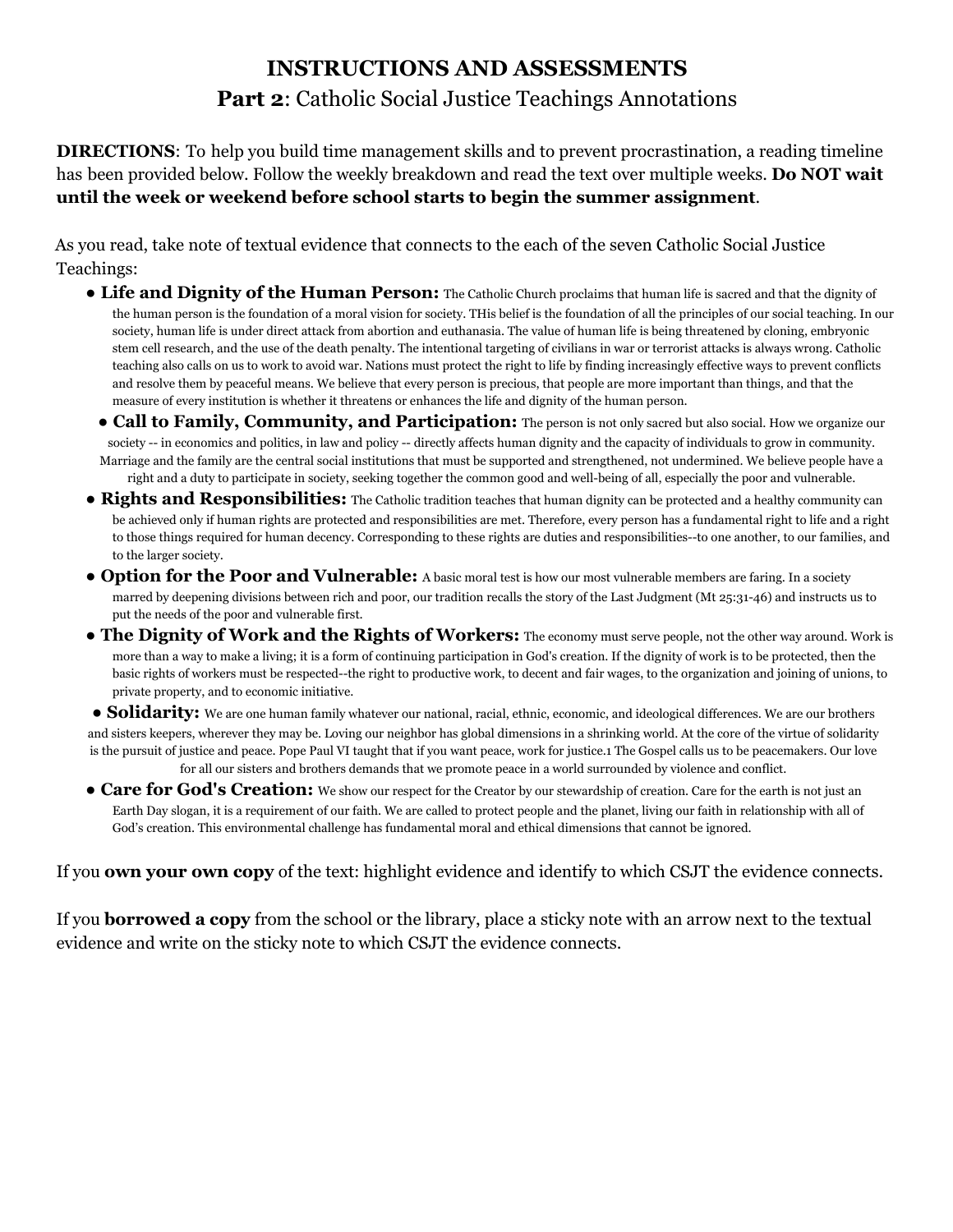# **Part 2**: Catholic Social Justice Teachings Annotations **Suggested** Weekly Breakdown

| <b>Killers of the Flower Moon:</b><br>The Osage Murders and the Birth of the FBI<br>by David Grann |                                                                                                                                                                                             |
|----------------------------------------------------------------------------------------------------|---------------------------------------------------------------------------------------------------------------------------------------------------------------------------------------------|
| <b>Week 1 Annotations</b>                                                                          | <b>Chronicle One: The Marked Woman</b><br>Chapter 1: The The Vanishing<br>Chapter 2: An Act of God or Man?<br>Chapter 3: King of the Osage Hills                                            |
| <b>Week 2 Annotations</b>                                                                          | Chapter 4: Underground Reservation<br>Chapter 5: The Devil's Disciples<br>Chapter 6: Million Dollar Elm<br>Chapter 7: This Thing of Darkness                                                |
| <b>Week 3 Annotations</b>                                                                          | Chronicle Two: The Evidence Man<br><b>Chapter 8: Department of Easy Virtue</b><br>Chapter 9: The Underground Cowboys<br>Chapter 10: Eliminating the Impossible<br>Chapter 11: The Third Man |
| <b>Week 4 Annotations</b>                                                                          | Chapter 12: A Wilderness of Mirrors<br>Chapter 13: A Hangman's Son<br>Chapter 14: Dying Words<br>Chapter 15: The Hidden Face                                                                |
| <b>Week 5 Annotations</b>                                                                          | Chapter 16: For the Betterment of the Bureau<br>Chapter 17: The Quick-Draw Artist, the Yegg, and the Soup<br>Man Chapter 18: The State of the Game<br>Chapter 19: A Traitor to His Blood    |
| <b>Week 6 Annotations</b>                                                                          | Chapter 20: So Help You God!<br>Chapter 21: The Hot House<br><b>Chronicle Three: The Reporter</b><br>Chapter 22: Ghostlands<br>Chapter 23: A Case Not Closed                                |
| <b>Week 7 Annotations</b>                                                                          | Chapter 24: Standing in Two Worlds<br>Chapter 25: The Lost Manuscript<br>Chapter 26: Blood Cries Out                                                                                        |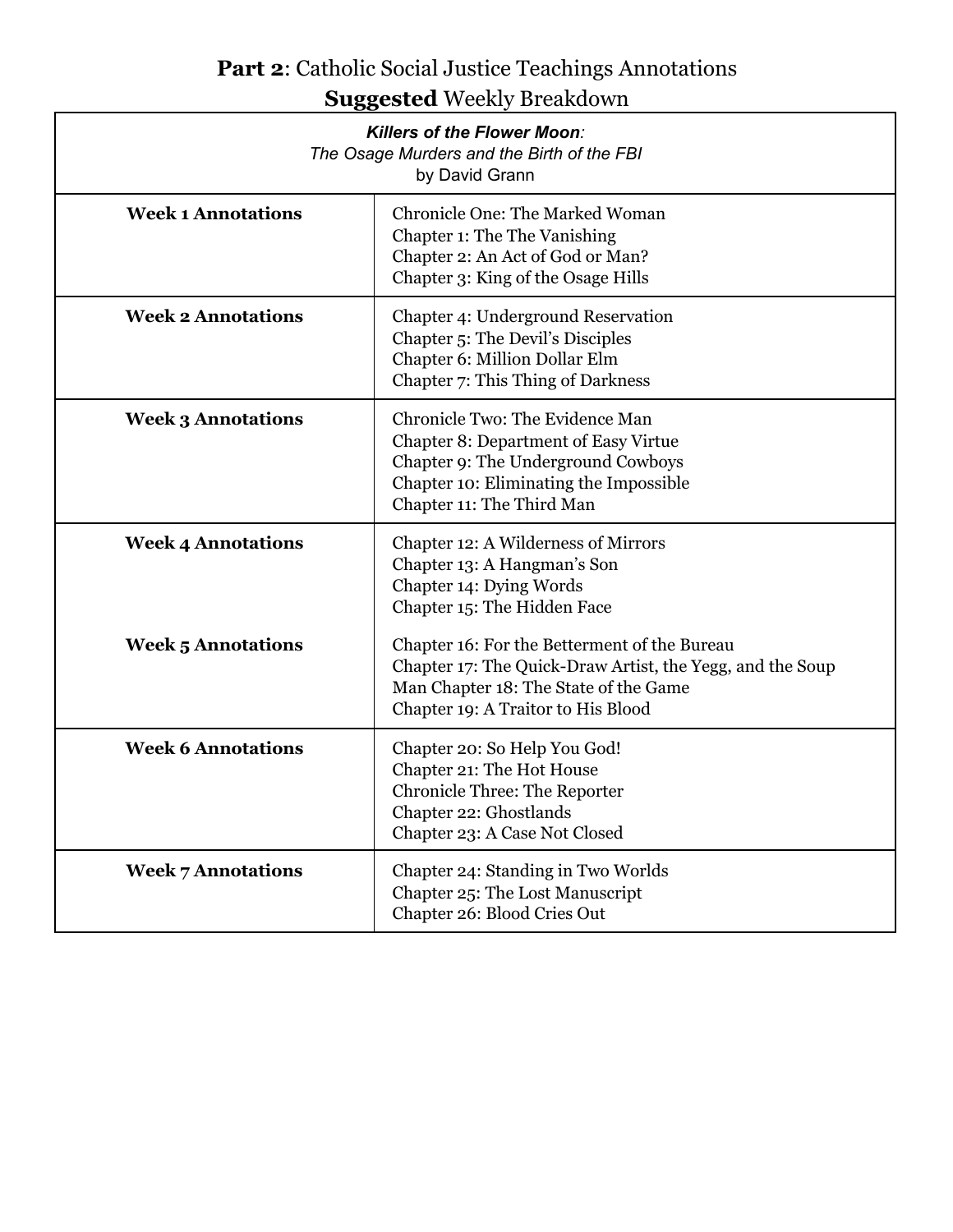## **Part 3**: Catholic Social Justice Teachings Dialectical Journal

**DIRECTIONS**: After you read and annotate the text, use your annotations to create a Dialectical Journal.

STEP 1: Make a copy of this document in your Google Drive. Delete everything so that just the Dialectical Journal Template (see below) remains. You will create your Dialectical Journal using the template provided.

STEP 2: Save the template with the title: **KOTFM Dialectical Journal**

STEP 3: Select **FOUR** of the seven CSJTs that you would like to discuss. Peruse your annotations and find **FOUR** direct quotes **with page numbers** that connect to these **four** CSJTs.

Identify and write each of the **FOUR** CSJTs in the appropriate section of the Dialectical Journal. Then type out each piece of textual evidence following MLA format:

➔ "quote from text that contains appropriate spelling, capitalization, and punctuation" (Grann **PAGE #**)**.**

 $\rightarrow$  "note how dialogue uses a singular quotation mark' within a longer piece of textual evidence" (Grann **PAGE #**)**.**

STEP 4: Connect to each CSJT with either a personal experience or an observation. Ensure that the connection  $\rightarrow$  includes specific, concrete details

- ◆ Avoid hypothetical or vague examples
- ➔ explains **how the examples connect to the CSJT**
- ➔ **connects to** similar situations or concepts from the **book**
- ➔ is written using **complete sentences**
- $\rightarrow$  is written in 1st person: I, me, my, myself, we, our, ourselves
- **→** mirrors the student example provided below

STEP 5: Edit for errors. Ensure that your final product is

- ➔ typed using Times New Roman, 11 point font
- $\rightarrow$  formatted using the template provide
- $\rightarrow$  free from spelling, capitalization, and punctuation errors
- $\rightarrow$  your best effort

Print your Dialectical Journal BEFORE your class hour and be prepared to submit your work at the beginning of the class hour on the first day of school and to turnitin.com by the end of the week.

### **ASSESSMENT**: **80 points** - Accuracy grade

**Note**: -1 point for each common spelling, capitalization, or punctuation errors

- ❏ **Formatting**: 10 points; based on accuracy
- ❏ **Textual Evidence and Page #s**: up to 40 points; based on accuracy
- ❏ **Connection**: up to 30 points; based on thoughtful and clear commentary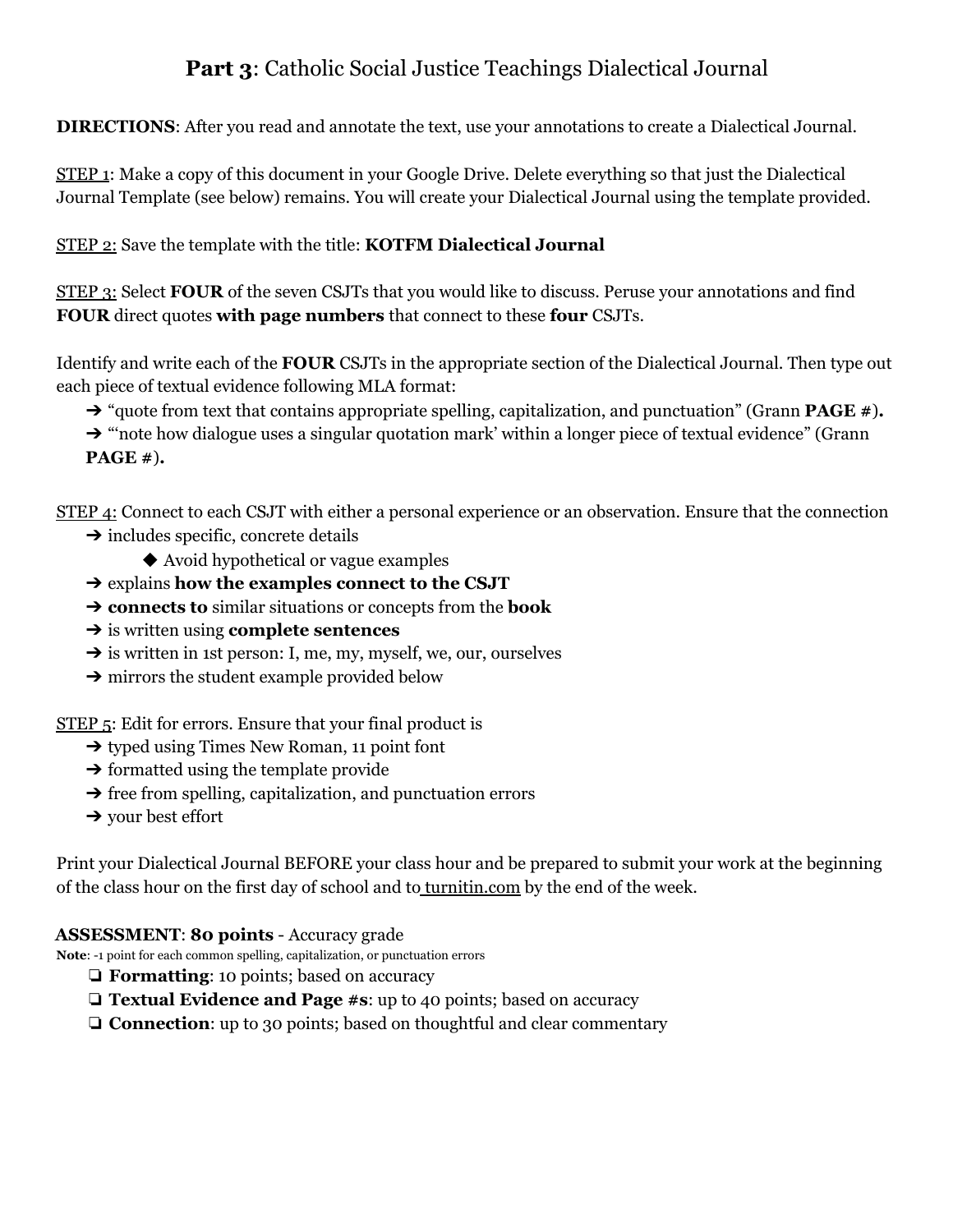## **Part 3**: Dialectical Journal Template

First and Last Name Instructor's Name AmLit Date Assignment is Due

### Independent Reading Catholic Social Justice Teachings: *Title of Text* by Author's First and Last Name

| $1.$ CSJT: | <b>Personal Anecdotal Connection</b>                                                                                                                                                                                                                                                                                                                                                                                                                                                                                |
|------------|---------------------------------------------------------------------------------------------------------------------------------------------------------------------------------------------------------------------------------------------------------------------------------------------------------------------------------------------------------------------------------------------------------------------------------------------------------------------------------------------------------------------|
|            | Compose a thorough paragraph reflection, using complete sentences, where you<br>address ONE of the following: A personal personal story (compared to or in contrast<br>to the book) and connection to the CSJTs - OR -An observation about contemporary<br>society using specific, concrete, evidence from life. Include specific, concrete<br>details, while avoiding hypothetical or vague examples. Explain how the<br>examples connect to the CSJT. Connect to similar situations or concepts<br>from the book. |

### **Textual Evidence**

- "Direct Quote Here" (Author's Last Name **Page #**)**.**
- "Direct Quote Here" (Author's Last Name **Page #**)**.**
- "Direct Quote Here" (Author's Last Name **Page #**)**.**
- **●** "Direct Quote Here" (Author's Last Name **Page #**)**.**

2. **CSJT: Personal Anecdotal Connection**

### **Textual Evidence**

- "Direct Quote Here" (Author's Last Name **Page #**)**.**
- "Direct Quote Here" (Author's Last Name **Page #**)**.**
- "Direct Quote Here" (Author's Last Name **Page #**)**.**
- **●** "Direct Quote Here" (Author's Last Name **Page #**)**.**

3. **CSJT: Personal Anecdotal Connection**

### **Textual Evidence**

- "Direct Quote Here" (Author's Last Name **Page #**)**.**
- "Direct Quote Here" (Author's Last Name **Page #**)**.**
- "Direct Quote Here" (Author's Last Name **Page #**)**.**
- **●** "Direct Quote Here" (Author's Last Name **Page #**)**.**

| <b>4. CSJT:</b>                                         | <b>Personal Anecdotal Connection</b>               |
|---------------------------------------------------------|----------------------------------------------------|
|                                                         | <b>Textual Evidence</b>                            |
|                                                         | • "Direct Quote Here" (Author's Last Name Page #). |
|                                                         | • "Direct Quote Here" (Author's Last Name Page #). |
|                                                         | • "Direct Quote Here" (Author's Last Name Page #). |
| $\sim$ "Direct Overte Hars" (Asthan's Leet Name Dage 4) |                                                    |

**●** "Direct Quote Here" (Author's Last Name **Page #**)**.**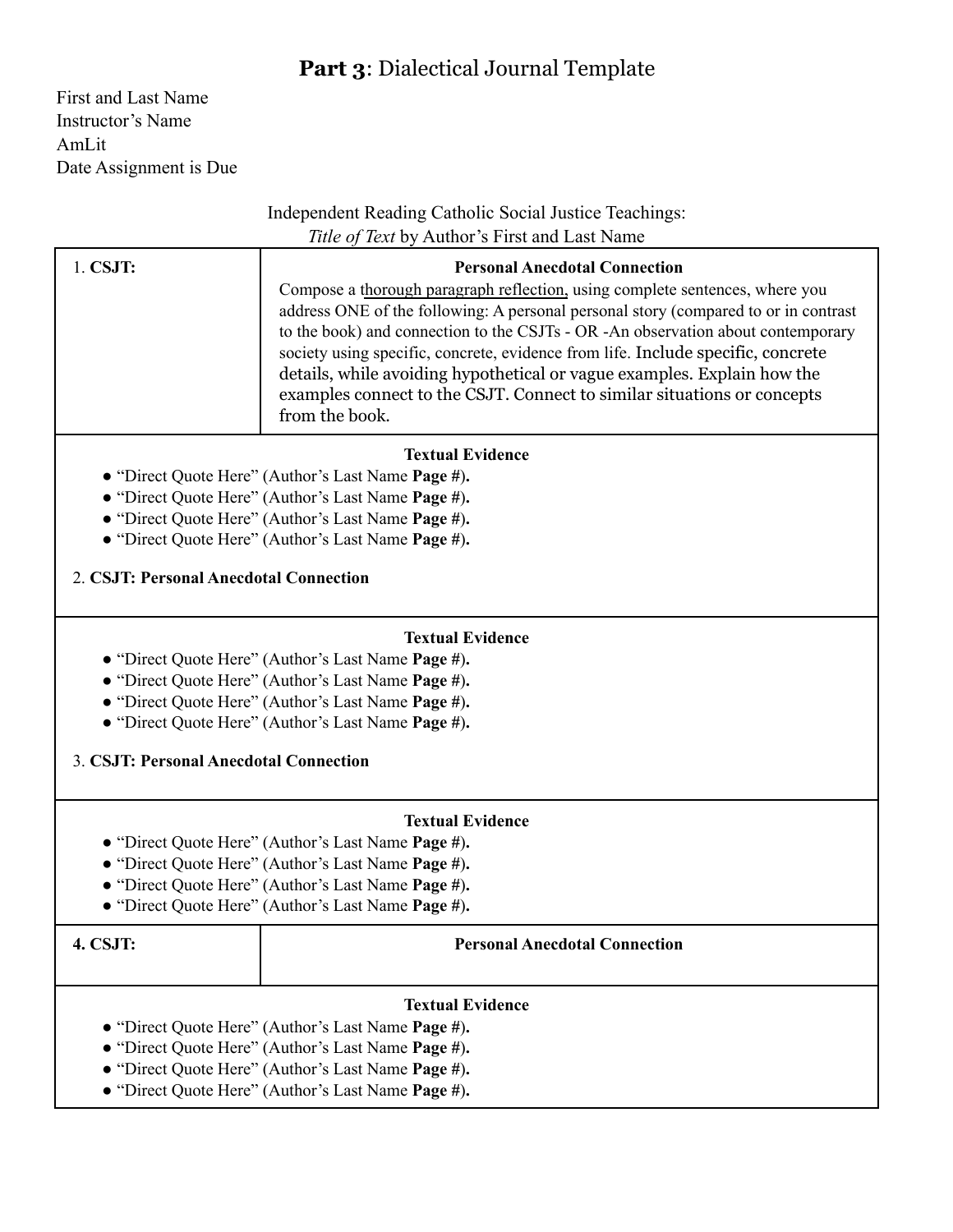## **Part 3**: Student Example and Expectations of Depth

INSTRUCTIONS: Model your responses after the two examples provided below. The Personal Anecdotal Connections provided meets the expectations to receive full credit for the Reflection sections. Note that textual evidence is sprinkled throughout the book. Ensure that you have analyzed four different Catholic Social Justice Teachings. The example below is here to model expectations of written responses. Note: This example is only half of the entire Dialectical Journal assignment.

Annabel Lee Miller AmLit 8/12/17

## A Connection to the Catholic Social Justice Teachings: *American Born Chinese* by Gene Luen Yang

| 3. CSJT: Call<br>to Family,<br>Community,<br>and<br>Participation                                                                                                                                                                                                                                                                                                                                                                                                                                                                                                                                                                                                                                                                                                                                                                                                                                                                                                                                                                                                                                                                                                                                                                                                                                                                                                                                                                                                                                                                                                                                                                                                                                                                                                                                                                                                                                                                     | <b>Personal Anecdotal Connection</b><br>I've been called to help my community in a multitude of ways. It's a virtue my family has<br>strengthened throughout my life through actions, not words. As an athlete, I understand the impact<br>sports has on young people. The issue with sports is that the equipment costs can be overwhelming<br>and a road block for those who cannot afford it. I'm a member of the Cleats 4 Kids Teen Board, or<br>Varsity Board, as a junior class representative. Also, I worked as an intern for the non-profit over the<br>summer. Similarly to the monk, I try to help people day to day because I have been given many<br>gifts in my life. There are those out there who haven't had the opportunities in athletics like I have,<br>so I've dedicated hours into trying to give as many people as possible those opportunities. |
|---------------------------------------------------------------------------------------------------------------------------------------------------------------------------------------------------------------------------------------------------------------------------------------------------------------------------------------------------------------------------------------------------------------------------------------------------------------------------------------------------------------------------------------------------------------------------------------------------------------------------------------------------------------------------------------------------------------------------------------------------------------------------------------------------------------------------------------------------------------------------------------------------------------------------------------------------------------------------------------------------------------------------------------------------------------------------------------------------------------------------------------------------------------------------------------------------------------------------------------------------------------------------------------------------------------------------------------------------------------------------------------------------------------------------------------------------------------------------------------------------------------------------------------------------------------------------------------------------------------------------------------------------------------------------------------------------------------------------------------------------------------------------------------------------------------------------------------------------------------------------------------------------------------------------------------|--------------------------------------------------------------------------------------------------------------------------------------------------------------------------------------------------------------------------------------------------------------------------------------------------------------------------------------------------------------------------------------------------------------------------------------------------------------------------------------------------------------------------------------------------------------------------------------------------------------------------------------------------------------------------------------------------------------------------------------------------------------------------------------------------------------------------------------------------------------------------|
| <b>Textual Evidence</b><br>• "Long ago, a mother and her young son lived near a market place. Every day when the son played, he pretended to buy<br>and sell sticks he found on the street, haggling over prices with his friends. The mother decided to move settled<br>into a house next to a cemetery the mother decided to move again She found a home across the road from a<br>university. The son now spent all his free-time reading books about mathematics, science, and history. The mother<br>and her son stayed there for a long, long time" (Yang 23-24).<br>• " Wong Lai-Tsao, who as rather unremarkable by all accounts. Wong Lai-Tsao could not meditate for more than<br>twenty minutes without developing an itch in his seat. If he fasted for more than half a day, he would faint. When<br>he preached, he did not make sense. But every morning Wong Lai-Tsao would rise with the sun gather fruit in a<br>nearby orchard and share it with the vagrants who lived just outside of town. In the afternoon he would dress<br>their wounds. And in the evening he would return home just as the sun was setting. Wong Lai-Tsao did this<br>faithfully day after day, year after year" (Yang 134-137).<br>• "Tell me, monk, why do you come here day after day to feed us and dress our wounds?" 'I am no more worthy of<br>love than you, yet Tze-Yo-Tzuh loves me deeply and faithfully, providing for my daily needs. How can I not respond<br>in kind?"" (Yang 137).<br>• "He has chosen you for a mission' 'You shall deliver three packages to the West. A star shall guide your way'<br>'Your journey will not be without peril, it is an old wives' tale among demons that the flesh of a holy man can grant<br>eternal life. Once you are in the wilderness, many will try to eat you. Do you accept this mission,<br>Wong-Lai-Tsao?' 'I accept whatever plans Tze-Yo-Tzuh has for me'" (Yang 139-140). |                                                                                                                                                                                                                                                                                                                                                                                                                                                                                                                                                                                                                                                                                                                                                                                                                                                                          |
| <b>Dignity of Work and</b><br><b>Rights of Workers</b>                                                                                                                                                                                                                                                                                                                                                                                                                                                                                                                                                                                                                                                                                                                                                                                                                                                                                                                                                                                                                                                                                                                                                                                                                                                                                                                                                                                                                                                                                                                                                                                                                                                                                                                                                                                                                                                                                | 4. CSJT: The Personal Anecdotal Connection<br>The dignity of work and the rights of workers is something I've been raised with. My grandparents<br>worked hard to make a business and they understand that respecting others rights is a major key to<br>success. The policies put into place in the business make sure that each employee is treated with<br>respect because employees are the foundations of the workplace. Also, there are policies in place<br>that make sure the employees feel dignified and are heard by the corporation. This is similar to<br>Wei-Chen's situation because his situation is an example of what not to do to employees. Each one<br>has to feel valued and treated with care. If not, each employee is likely to resent the company they<br>work for.                                                                            |